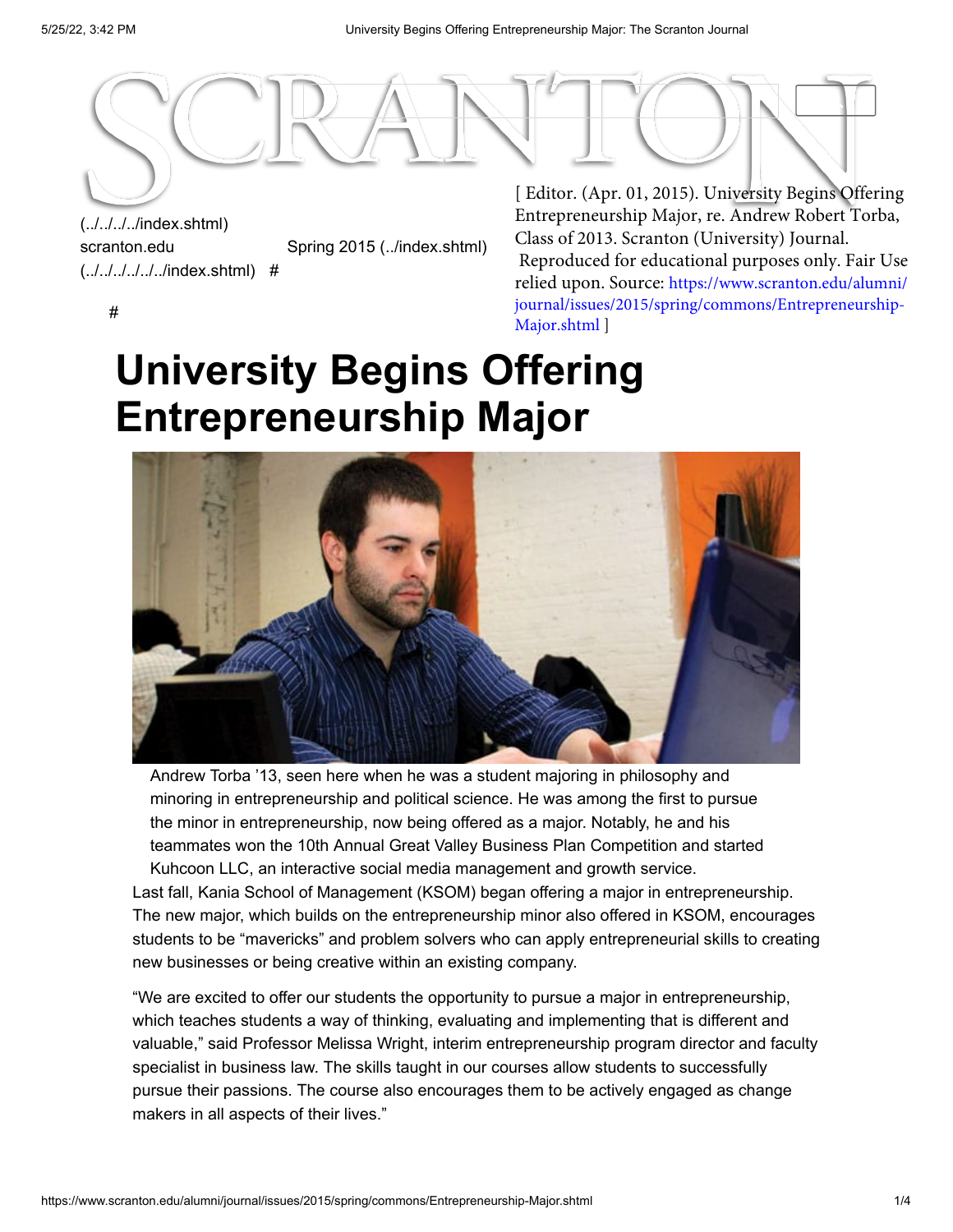In addition to the core curriculum of business courses required for all KSOM students, entrepreneurship courses for majors and minors include: The Entrepreneurship Mindset; Business Creativity and Innovation; Applied Business Foundations for Entrepreneurs; the Entrepreneurial Business Plan; Social Entrepreneurship and Family Run Business, and a capstone course that requires students to operate an actual business. This summer students also have an opportunity to participate in an entrepreneurship study abroad course in Barcelona, Spain. The aim of all entrepreneurship courses is "learning by doing"— offering opportunities for students to apply their classroom learning in real-life, tangible ways.

#### **Comments**

[blog comments powered by Disqus \(http://disqus.com\)](http://disqus.com/) [blog comments powered by Disqus \(http://disqus.com\)](http://disqus.com/)

## [\(../../../../newsletter-subscription.shtml\)](https://www.scranton.edu/alumni/journal/newsletter-subscription.shtml)

#### Table of Contents

[Largest Incoming Class in History Arrives on Campus \(Class-of-2018.shtml\)](https://www.scranton.edu/alumni/journal/issues/2015/spring/commons/Class-of-2018.shtml) [Class of 2018 Presidential Scholars Begin First Year \(Presidential-scholars.shtml\)](https://www.scranton.edu/alumni/journal/issues/2015/spring/commons/Presidential-scholars.shtml) [Loyola Science Center Meets LEED Gold Standard \(Loyola-meets-gold.shtml\)](https://www.scranton.edu/alumni/journal/issues/2015/spring/commons/Loyola-meets-gold.shtml) [Friends of the Library Honor Author \(Library-honor-author.shtml\)](https://www.scranton.edu/alumni/journal/issues/2015/spring/commons/Library-honor-author.shtml) [Coming This Fall: Doctor of Nursing Practice Degree \(DNP-degree.shtml\)](https://www.scranton.edu/alumni/journal/issues/2015/spring/commons/DNP-degree.shtml) [Carnegie Foundation Honors Scranton for Community Engagement and Service \(Carnegie-](https://www.scranton.edu/alumni/journal/issues/2015/spring/commons/Carnegie-Foundation.shtml)Foundation.shtml) [Summer is More Than Beach and Sun for Scranton Students \(Summer-internships.shtml\)](https://www.scranton.edu/alumni/journal/issues/2015/spring/commons/Summer-internships.shtml) [University Begins Offering Entrepreneurship Major \(Entrepreneurship-Major.shtml\)](https://www.scranton.edu/alumni/journal/issues/2015/spring/commons/Entrepreneurship-Major.shtml) ['Faith, Family and Future' Frame Discussions at 13th Annual Northeastern U.S. Conference on](https://www.scranton.edu/alumni/journal/issues/2015/spring/commons/DisAbility-conference.shtml) Disability (DisAbility-conference.shtml) [Sustainability Symposium Examines 'Green' Careers \(Sustainability-Symposium.shtml\)](https://www.scranton.edu/alumni/journal/issues/2015/spring/commons/Sustainability-Symposium.shtml) [Collaborative Partnership Will Revitalize Vacant Hill Section School \(Hill-section-school.shtml\)](https://www.scranton.edu/alumni/journal/issues/2015/spring/commons/Hill-section-school.shtml) [Accolades Accrue for Scranton \(Accolades-Scranton.shtml\)](https://www.scranton.edu/alumni/journal/issues/2015/spring/commons/Accolades-Scranton.shtml) [Fall Lectures \(Lectures.shtml\)](https://www.scranton.edu/alumni/journal/issues/2015/spring/commons/Lectures.shtml) [Scranton Awarded \\$2 Million Economic Growth Initiative Grant \(Scranton-awarded-grant.shtml\)](https://www.scranton.edu/alumni/journal/issues/2015/spring/commons/Scranton-awarded-grant.shtml) [Alumni Authors Featured in Exhibit \(Alumni-authors.shtml\)](https://www.scranton.edu/alumni/journal/issues/2015/spring/commons/Alumni-authors.shtml) [One on One with Andrea Mantione, MSN, CRNP G'99 \(Mantione-QA.shtml\)](https://www.scranton.edu/alumni/journal/issues/2015/spring/commons/Mantione-QA.shtml) [A Walk With the Martyrs: Special Section \(Walk-with-the-Martyrs.shtml\)](https://www.scranton.edu/alumni/journal/issues/2015/spring/commons/Walk-with-the-Martyrs.shtml) [A Walk With the Martyrs: Ordinary Lives \(Ordinary-lives.shtml\)](https://www.scranton.edu/alumni/journal/issues/2015/spring/commons/Ordinary-lives.shtml) [A Walk With the Martyrs: Lecture by Dr. Will Cohen \(martyrs-cohen.shtml\)](https://www.scranton.edu/alumni/journal/issues/2015/spring/commons/martyrs-cohen.shtml) [A Walk With the Martyrs: 'The Bridges' Program \(martyrs-lally.shtml\)](https://www.scranton.edu/alumni/journal/issues/2015/spring/commons/martyrs-lally.shtml) [A Walk With the Martyrs: Rev. Brackley on El Salvador \(martyrs-brackley.shtml\)](https://www.scranton.edu/alumni/journal/issues/2015/spring/commons/martyrs-brackley.shtml) [A Walk With the Martyrs: Lecture by Oscar Torres \(martyrs-torres.shtml\)](https://www.scranton.edu/alumni/journal/issues/2015/spring/commons/martyrs-torres.shtml) [Ebola: A Global Issue \(Ebola-global-issue.shtml\)](https://www.scranton.edu/alumni/journal/issues/2015/spring/commons/Ebola-global-issue.shtml) [This is what they had to say about returning to Scranton to teach \(What-they-had-to-say.shtml\)](https://www.scranton.edu/alumni/journal/issues/2015/spring/commons/What-they-had-to-say.shtml) [List of Faculty members who attended the University of Scranton \(Faculty-alumni-list.shtml\)](https://www.scranton.edu/alumni/journal/issues/2015/spring/commons/Faculty-alumni-list.shtml) [Coming Full Circle: Alumni Return as Professors \(Feature-Coming-Full-circle.shtml\)](https://www.scranton.edu/alumni/journal/issues/2015/spring/commons/Feature-Coming-Full-circle.shtml) [A Walk With the Martyrs: Special Section \(Walk-with-the-Martyrs1.shtml\)](https://www.scranton.edu/alumni/journal/issues/2015/spring/commons/Walk-with-the-Martyrs1.shtml) [Kania School of Management 'Professor of The Year' \(KSOM-Professor-of-the-year.shtml\)](https://www.scranton.edu/alumni/journal/issues/2015/spring/commons/KSOM-Professor-of-the-year.shtml) [KSOM Professors' Manuscript Wins Institute of Management Accountants' 'Lybrand Bronze Medal'](https://www.scranton.edu/alumni/journal/issues/2015/spring/commons/KSOM-professors-manuscript-wins.shtml) (KSOM-professors-manuscript-wins.shtml) [Scranton Professors Featured on Inside Higher Ed's 'Academic Minute' \(Academic-minute.shtml\)](https://www.scranton.edu/alumni/journal/issues/2015/spring/commons/Academic-minute.shtml) [On the Commons \(/alumni/journal/issues/2015/spring/commons/index.shtml\)](https://www.scranton.edu/alumni/journal/issues/2015/spring/commons/index.shtml)

[Biology Faculty Member Wins Award for Service to the University \(faculty-wins-award.shtml\)](https://www.scranton.edu/alumni/journal/issues/2015/spring/commons/faculty-wins-award.shtml)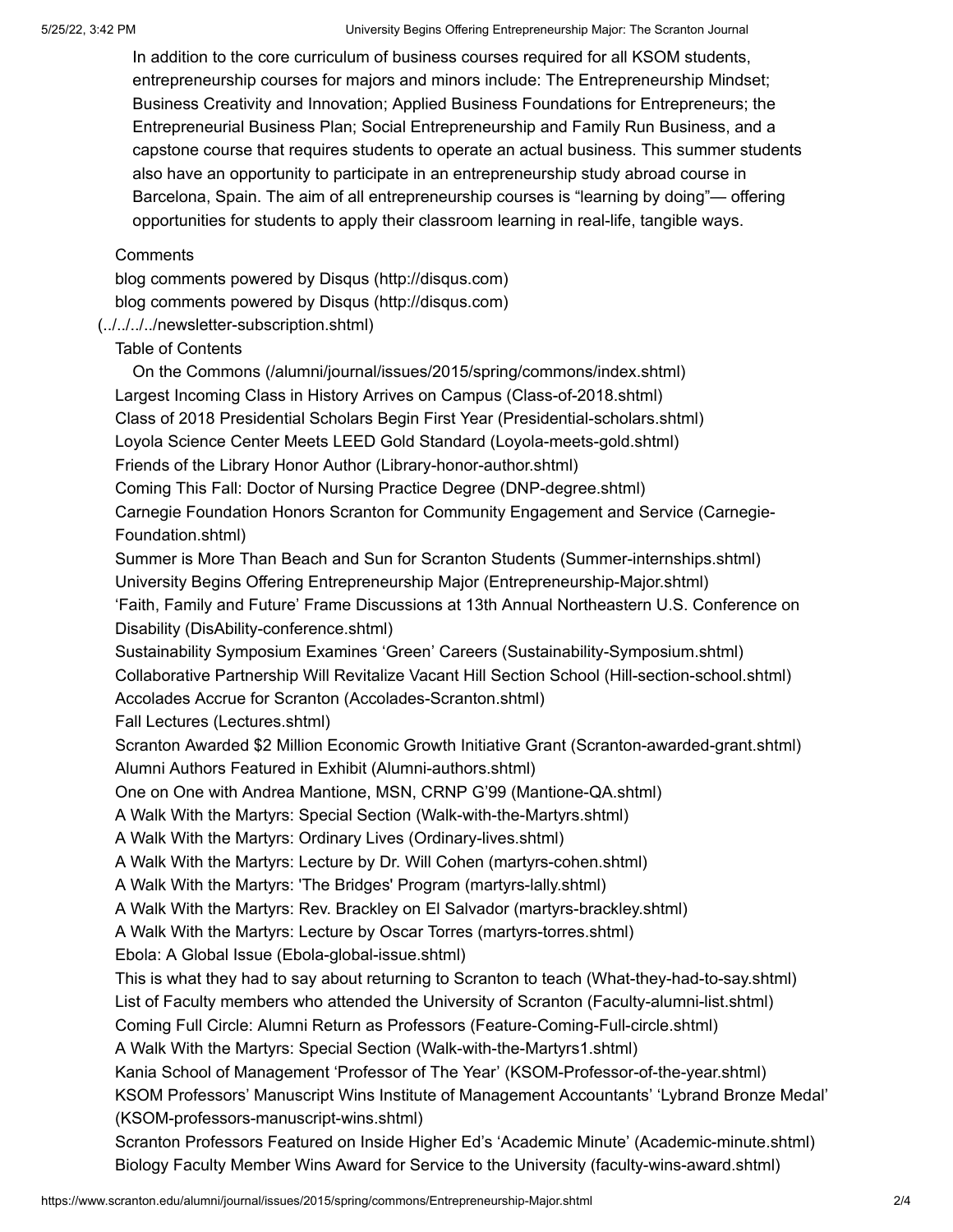[Faculty Receive Promotions \(Faculty-promotions.shtml\)](https://www.scranton.edu/alumni/journal/issues/2015/spring/commons/Faculty-promotions.shtml)

[Faculty Receive Summer Grants \(Faculty-receive-grants.shtml\)](https://www.scranton.edu/alumni/journal/issues/2015/spring/commons/Faculty-receive-grants.shtml)

[New Faculty Appointed \(New-faculty.shtml\)](https://www.scranton.edu/alumni/journal/issues/2015/spring/commons/New-faculty.shtml)

[Get Social With Scranton \(Get-Social-Scranton.shtml\)](https://www.scranton.edu/alumni/journal/issues/2015/spring/commons/Get-Social-Scranton.shtml)

[Alumni Profiles \(/alumni/journal/issues/2015/spring/alumni-profiles/index.shtml\)](https://www.scranton.edu/alumni/journal/issues/2015/spring/alumni-profiles/index.shtml)

[A Military Man. A Family Man. A Scranton Man. \(../alumni-profiles/Burne-Profile.shtml\)](https://www.scranton.edu/alumni/journal/issues/2015/spring/alumni-profiles/Burne-Profile.shtml)

[Nutrition for the Soul \(../alumni-profiles/Megan-Huylo.shtml\)](https://www.scranton.edu/alumni/journal/issues/2015/spring/alumni-profiles/Megan-Huylo.shtml)

[Inextricably Intertwined \(../alumni-profiles/Nick-Mary.shtml\)](https://www.scranton.edu/alumni/journal/issues/2015/spring/alumni-profiles/Nick-Mary.shtml)

[Teaching with Creative Flair \(../alumni-profiles/Teaching-with-creative-flair.shtml\)](https://www.scranton.edu/alumni/journal/issues/2015/spring/alumni-profiles/Teaching-with-creative-flair.shtml)

[Athletics \(/alumni/journal/issues/2015/spring/athletics/index.shtml\)](https://www.scranton.edu/alumni/journal/issues/2015/spring/athletics/index.shtml)

[Wall of Fame Inductees \(../athletics/Wall-of-fame.shtml\)](https://www.scranton.edu/alumni/journal/issues/2015/spring/athletics/Wall-of-fame.shtml)

[Landmark Conference All-Sportsmanship Team \(../athletics/Landmark-conference.shtml\)](https://www.scranton.edu/alumni/journal/issues/2015/spring/athletics/Landmark-conference.shtml) [Athletics News \(../athletics/Athletics-News.shtml\)](https://www.scranton.edu/alumni/journal/issues/2015/spring/athletics/Athletics-News.shtml)

[Father Quinn Visits the Student Calling Center, Surprises Donors and Students \(../alumni](https://www.scranton.edu/alumni/journal/issues/2015/spring/alumni-news/Father-Quinn-visits-student-calling-center.shtml)news/Father-Quinn-visits-student-calling-center.shtml) [Alumni News \(/alumni/journal/issues/2015/spring/alumni-news/index.shtml\)](https://www.scranton.edu/alumni/journal/issues/2015/spring/alumni-news/index.shtml)

[A Future, Fair and Bright \(../alumni-news/a-future-fair-and-bright.shtml\)](https://www.scranton.edu/alumni/journal/issues/2015/spring/alumni-news/a-future-fair-and-bright.shtml)

[In His Memory: The Michael Mulhall '10 Memorial Scholarship \(../alumni-news/Michael-](https://www.scranton.edu/alumni/journal/issues/2015/spring/alumni-news/Michael-Mulhall.shtml)Mulhall.shtml)

[The Long-Awaited Degree \(../alumni-news/Long-awaited-degree.shtml\)](https://www.scranton.edu/alumni/journal/issues/2015/spring/alumni-news/Long-awaited-degree.shtml)

[Be Engaged with your University \(../alumni-news/Be-engaged.shtml\)](https://www.scranton.edu/alumni/journal/issues/2015/spring/alumni-news/Be-engaged.shtml)

[Leave a Legacy That Enriches Our Students' Lives: Join The Estate Society Today \(../alumni](https://www.scranton.edu/alumni/journal/issues/2015/spring/alumni-news/Leave-a-Legacy.shtml)news/Leave-a-Legacy.shtml)

[Marriages \(../class-notes/marriages.shtml\)](https://www.scranton.edu/alumni/journal/issues/2015/spring/class-notes/marriages.shtml) [Births \(../class-notes/births.shtml\)](https://www.scranton.edu/alumni/journal/issues/2015/spring/class-notes/births.shtml) [In Memoriam \(../class-notes/In-Memoriam.shtml\)](https://www.scranton.edu/alumni/journal/issues/2015/spring/class-notes/In-Memoriam.shtml) [Issue Home \(\)](https://www.scranton.edu/alumni/journal/issues/2015/spring/commons/Entrepreneurship-Major.shtml) [Class Notes \(/alumni/journal/issues/2015/spring/class-notes/index.shtml\)](https://www.scranton.edu/alumni/journal/issues/2015/spring/class-notes/index.shtml)

#

#### Archives



- Fall 2021 [\(/alumni/journal/issues/2021/fall\)](https://www.scranton.edu/alumni/journal/issues/2021/fall)
- Spring April Issue 2021 [\(/alumni/journal/issues/2021/spring-2\)](https://www.scranton.edu/alumni/journal/issues/2021/spring-2)
- Spring February Issue 2021 [\(/alumni/journal/issues/2021/spring-1\)](https://www.scranton.edu/alumni/journal/issues/2021/spring-1)
- Fall December Issue 2020 [\(/alumni/journal/issues/2020/fall-2\)](https://www.scranton.edu/alumni/journal/issues/2020/fall-2)
- Fall October Issue 2020 [\(/alumni/journal/issues/2020/fall-1\)](https://www.scranton.edu/alumni/journal/issues/2020/fall-1)
- $\bullet$  Spring 2020 [\(/alumni/journal/issues/2020/spring\)](https://www.scranton.edu/alumni/journal/issues/2020/spring)
- More Issues [\(/alumni/journal/issues/index.shtml\)](https://www.scranton.edu/alumni/journal/issues/index.shtml)